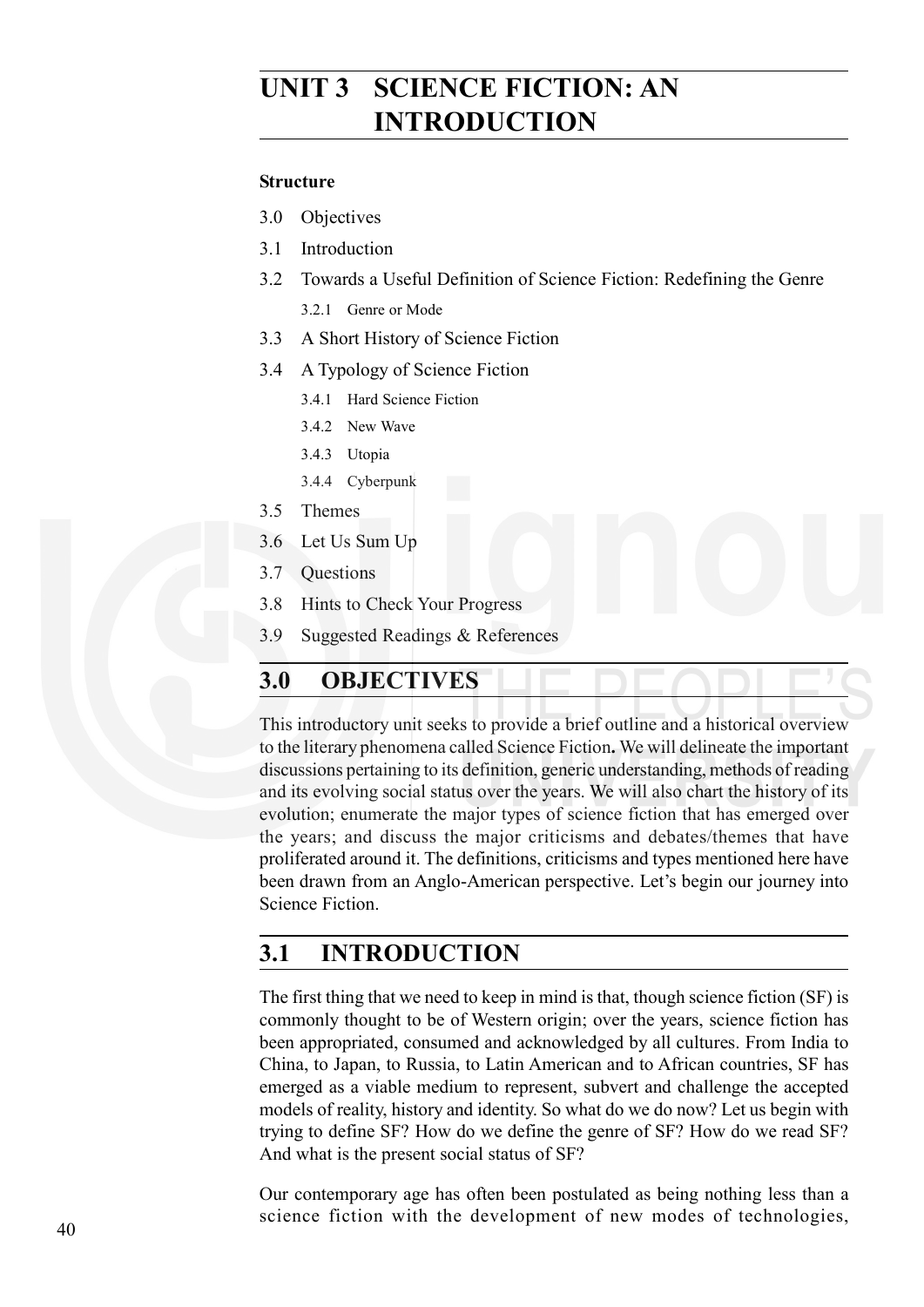**Introduction** communications, and multifarious forms of digital simulation. As a literary **Science Fiction: An** product widely categorised as central to one's culture, the history of science fiction's rise as a ubiquitous and fundamental aspect of society that has undergone several stages and transformations. From its early description as a low-brow aesthetic product described pejoratively as trash, pulp and read not by critics or scholars but by 'fans', suffering from what **Brian Baker** terms as "crisis of legitimation", SF criticism and scholarship (science fiction and its acronym SF will be used interchangeably throughout this unit) have evolved since the late 1960s in America and Britain as a legitimate area of study. In fact, earlier the novels like **George Orwell**'s *Nineteen Eighty-Four* (1949), **Thomas Pynchon**'s *Gravity Rainbow* (1973), **Margaret Atwood**'s *The Handmaid's Tale* (1984), as **Mark Bould** in his introduction to *Red Planets: Marxism and Science Fiction* (2009) describes, have often been interpreted as "not really SF" but, rather as "transcending the genre" itself  $(1)$ . The vulgar form of science fiction understood earlier as mainly a publishing gimmick has given way to an understanding as, novelist **Thomas M Disch**, who declared in 1998: "science fiction has come to permeate our culture in ways both - trivial and/or profound, obvious and/or insidious."

Science fiction's urge to be assimilated within the mainstream canon, as **Roger Luckhurst** explains in his well-known essay "The Many Deaths of Science Fiction: A Polemic" (1994), "seeks to elaborate a fantasy of non-origin, of being indistinguishable, identical, to the 'mainstream': in such narratives of embedding SF into a larger historical unfolding there is clearly a desire to return to an earlier state of things, before the genre divide, before the boundary of high and low." So, the different trends and thematic concerns over the years as it has developed in science fiction texts or criticism are really just an account that acknowledges this literary product as Luckhurst suggested, "apply[ing] for citizenship in literature" (38). **Joanna Russ** in her essay "Towards an Aesthetic of Science Fiction" (1975) locates science fiction as a type of literature (prose literature) that includes many structural elements similar to other kinds of prose fiction and inclusive of an aesthetic sense and value. But, more importantly Russ underlines that the way to read science fiction calls for different cognitive skills and evaluative criteria than so-called mainstream literature. So, how does one read SF? Let's try and understand that next. Borrowing from Russ' and Luckhurst's accounts of SF, the tensions, the dialogues, the dissents and the arguments within the terrain of science fiction can be read as offering interesting insights on the economic, political, cultural and social governance of imperial and neo-imperial politics as it pans out within the colonial/postcolonial/global arena. Science fiction, then, is a polemical and social terrain encapsulating multiple perspectives pertaining to social variables like gender, race, class, sexuality and technology that constitutes our society. Having said that, what needs to be remembered is that the arena of SF is not only vast but also in a state of flux, as is obvious from its constant fascination with reinventing itself either through new modes of narrative strategies or by using thematic content differently to represent a code, as **Gary Westfahl** in his book *Science Fiction, Children's Literature, and Popular Culture: Coming of Age in Fantasyland* posits, "challenge old beliefs and construct new paradigms." Defining or re-defining the genre is the next stage of our journey into the world of SF.

**Science Fiction: An**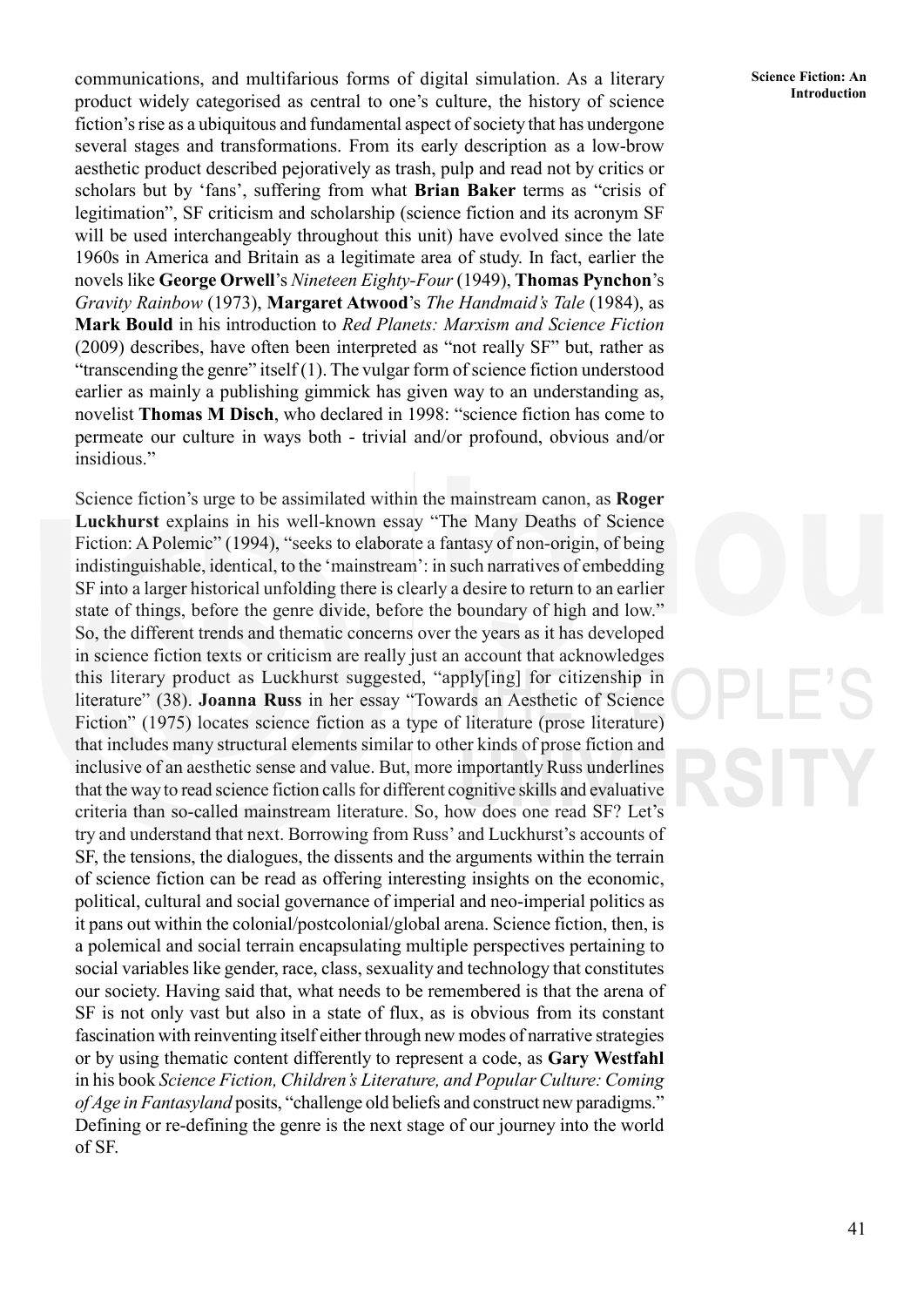# **3.2 TOWARDS A USEFUL DEFINITION OF SCIENCE FICTION: REDEFINING THE GENRE**

In the analysis of Russ and Luckhurst, we find that SF demands a different reading than say the type of reading required by realist literatures; and in the evolution of SF, we see that it requires the blurring of the boundaries between canonical literatures and mass literatures. So, what we find is that, the function and nature of SF is at the same time, similar to and different from mainstream literatures. It therefore, allows us to envisage SF as a contradictory terrain forever in confrontation with the theoretical pretensions of canonical literature. The terrain of science fiction is riddled with problems because of its contrary origins and theorisation. Science fiction is a literature that defies explanation as its multiple characteristics, tropes and ever changing landscapes are an inescapable fact of its mutable identity. To document the protean character of SF, one needs to move away from a single comprehensive explanation of SF, because as **David Seed** rightly asserts, "to reduce these explanations to a single, comprehensive definition [is the] way madness lies." However, this hasn't stopped critics and scholars from trying to define this varied and mind boggling body of literature. And over the years, there have been several attempts to elucidate this literary product by providing a working definition either through market dynamics or its social impact or its theme or setting. The definitions of what constitutes SF are plenty but, there is no consensus regarding its nature and this lack of agreement has a bearing on its social value. Regardless of the numerous definitions that proliferate the terrain of SF it should be kept in mind that defining science fiction is, as **Brian Baker** asserts, "not a neutral activity." The very process of definition is marked by a sense of boundary which excludes and includes certain paradigms and in effect, demonstrates a certain conception of SF's social role.

Critics like **Norman Spinrad** (qtd. in Clute and Nicholls: 314) argue that science fiction is something which is marketed and published as science fiction. So, science fiction for them is a literature that most readers claim to understand by the covers of the text itself with its glossy designs of aliens, spaceships, robots. However, this explanation fails to reflect on the varying themes and tropes that have emerged within this genre. For **Brian Aldiss**, the well-known British science fiction writer and critic, science fiction "is a search for the definition of man and [points towards] his status in the universe which will stand in our advanced but confused state of knowledge." While at once philosophical, this explanation of Aldiss points towards the social, psychological truth that constitutes mankind and the veracity of available knowledge systems. Aldiss' definition suggests the close affinity of SF with the very existential knowledge that constitutes humanity. For **Ursula K Le Guin**, (whom we will be studying in the next unit), SF is a "modern myth", while **Fredric Jameson** terms it as "a representation of the future" and **Robert Scholes** and **Eric Rabkin** terms SF as "modern conscience." All these definitions allow us to read science fiction as being closely connected with society, history, identity and as fundamental to human existence.

Then again critics like **Darko Suvin** (1979), **Carl D Malmgren** (1991) and **Adam Roberts** (2006) argue that the term science fiction itself is contradictory as it is built using an oxymoron - 'science' and 'fiction' critics. SF can be understood as a study that enables a fantastical elaboration of science or fictional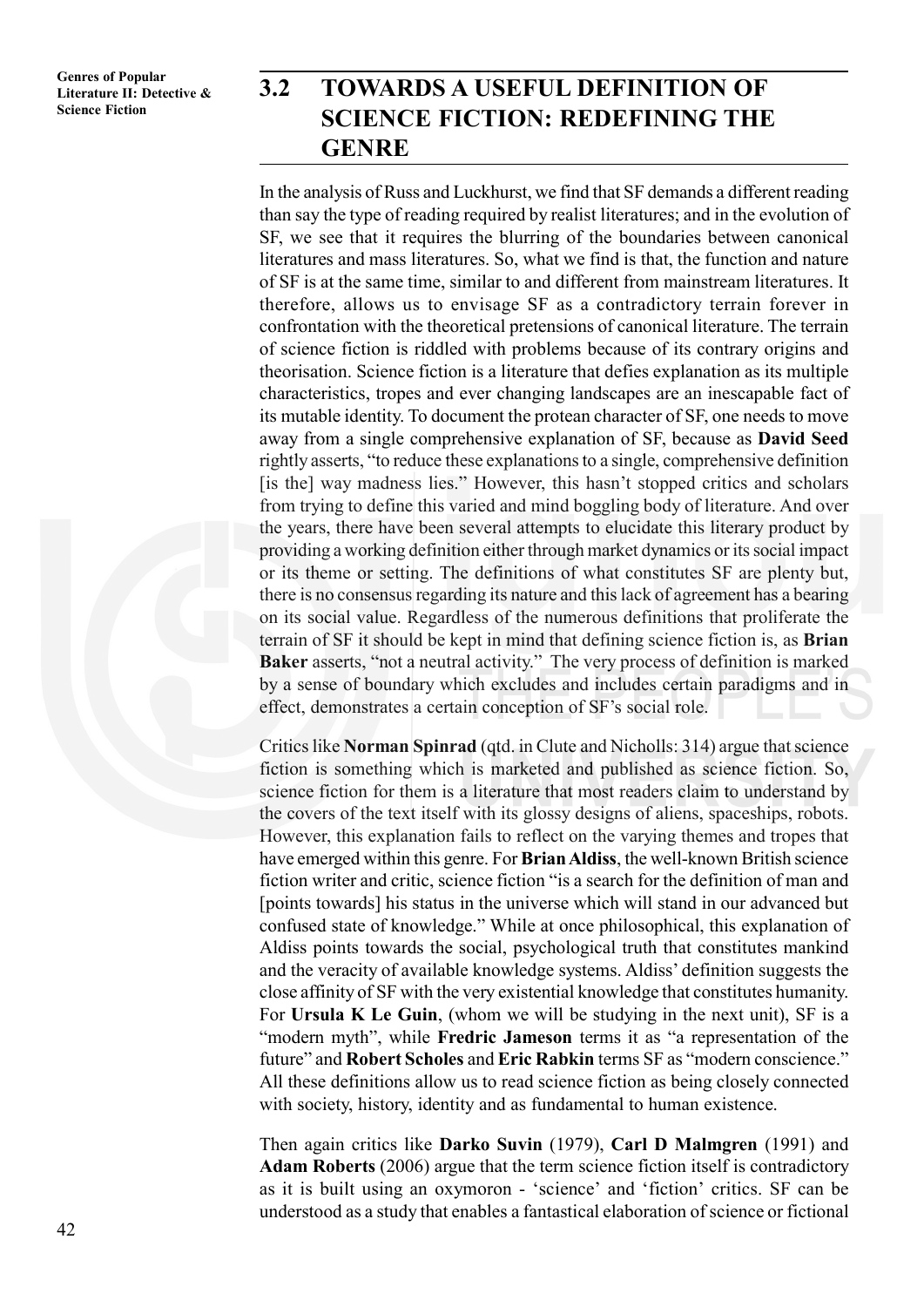**Introduction** narrative about science and its impact on society. In almost all illustrations of Science Fiction: An SF, both of these definitions hold to elaborate on the diverse elements of our society.

The earliest understanding of SF locates its origin and nature in relation to other pre-existing generic types. In the early stages of it growth, science fiction was read primarily as an instance of fantastic literature. **Tzvetan Todorov**, in his *A Structural Approach to a Literary Genre* (1973), defined the fantastic through three modes – the Marvellous, the Uncanny and the Fantastic. Todorov's description of the fantastic provided the base for further theorisation on that inbetween space between science and fiction. He states the fantastic as, "an integral part of reality—but then this reality is controlled by laws unknown to us [. . .] The fantastic is that hesitation experienced by a person who knows only the laws of nature, confronting an apparently supernatural event" (25). **Rosemary Jackson** in *Fantasy: The Literature of Subversion* (1981), reads fantasy "as the inside, or underside, of realism, opposing the novel's closed, monological forms with open, dialogical structures . . ." (25). Jackson's and Todorov's explanation of the fantastic allows us to revisit the science aspect of this terminology in a more nuanced manner. Todorov's hesitation between the real and unreal, the actual and the possible, makes science fiction a dynamic terrain. **Istvan Csicsery-Ronay Jr**, identifies this "oxymoronic fusion of the rational and marvellous" as that which enables science fiction "to challenge received notions of reality - sometimes seriously, sometimes playfully" ("Criticism" 43). This elaboration of science fiction's contradictory and opposing perspectives to "challenge" is described by Jackson's premise of fantastic as the 'other' side of realism, one which leads to a re-conceptualisation of reality itself. This finds its most famous explanation in Darko Suvin's description of science fiction:

a literary genre or verbal construct whose necessary and sufficient conditions are the *presence and interaction of estrangement and cognition, and whose main device is an imaginative framework alternative to the author's empirical environment*.

(Emphasis in the original; 37)

Suvin's description entails a balance between the cognitive and the estrangement equation as, **Eric D Smith** has rightly pointed out, "[a]n overbalancing or neutralizing of this dialectical tension in favor of cognition results in the mundane familiarities of an aesthetic 'realism,' while one in favor of a mere estrangement not cognitively tethered to the present (and thus not critically charged) yields the irrationalist projections of purely generic 'fantasy'" (3). Suvin's explanation of SF as "cognitive estrangement" allows a critical examination of the familiar, everyday reality by looking at it through the lens of defamiliarisation. Science fiction in Suvin's discussion traverses the sameness of quotidian life and the unfamiliar radical alterity of a strange other through the use of the 'novum' to disrupt the bourgeois, capitalist status quo. In course of time, certain motifs, tropes, images like that of aliens, artificial intelligence, space travel, time travel, new-fangled technological innovations have all become entrenched as "megatexts," a term coined by **Damien Broderick** (57-9). However, even though certain tropes, elements or 'megatexts' or novums are common characteristics which have become codified and institutionalised as generic features of science fiction, this explanation of SF is still largely unsatisfactory. So, the question is can we really define science fiction in a simple manner? Think about it. The next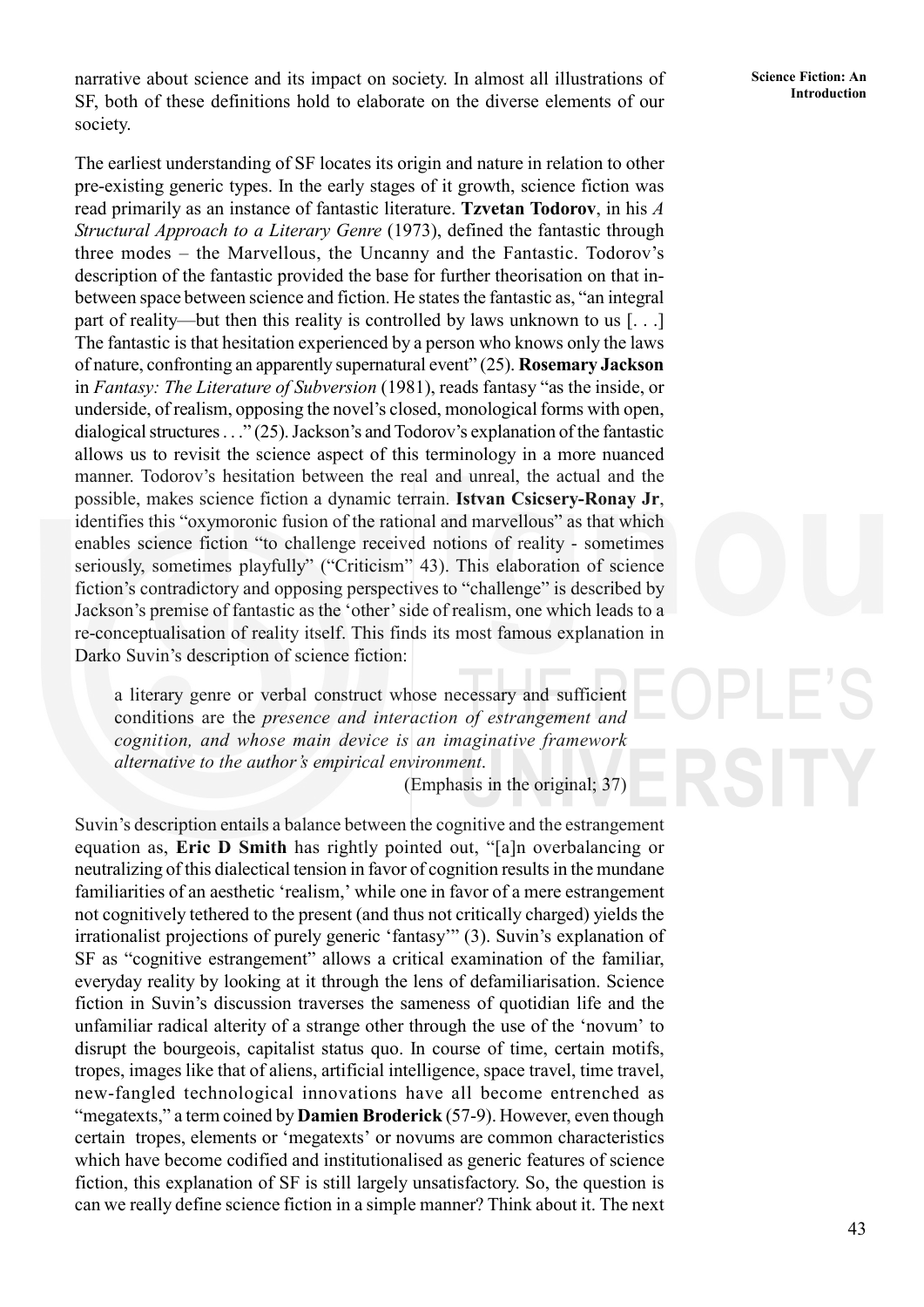aspect of Science Fiction that we need to look at is whether it's a genre of literature or whether it's a mode of writing within literature?

#### **3.2.1 Genre or Mode**

In this sub-section, we shall look at how Science fiction can be recognised as a genre. For this to happen, it requires that the texts move within its generic boundaries, but this does not really happen. As **Farah Mendlesohn** claims, science fiction texts are less a "genre" and more a "mode" of writing. Unlike other literary genres, science fiction is more an "ongoing discussion" (Mendlesohn) which borrows and sources from any available genres like romances, horror, mystery, and thrillers. **John Reider** in his essay titled "Defining SF, or Not" argues for an accretion of repetitions, echoes, imitations, allusions, identifications, and distinctions" (196) whose meaning differs in terms of its socio-historical context. **Sherryl Vint** rightly suggests that science fiction "is not a 'thing' but is always actively being made from heterogeneous materials, and larger questions of market, cultural politics, and aesthetics inform these struggles over definition" (13-4). While science fiction might be the object of critical theory, **Carl Freedman** asserts, that critical theory is at the same time explained by science fiction. Freedman's analysis of SF and dialectical thinking as accounts of each other allowed it to traverse beyond the rigid generic boundaries as formulated by Suvin. Freedman espouses that generic identification of this literary phenomenon fails to take into regard the technical virtuosities of this cultural product. To sum up, the myriad definitions and generic slippages of this varied literature, encompasses a whole history of literary canonical frameworks and revisions. Labelled pejoratively as vulgar, mass-marketed initiative lacking emotional depth, comprising of melodramatic plots and stereotypical characters, its later rise as literature to redefine boundaries of the real and unreal, actual and possible, human and non-human, male and female, enabled the readers to not only redraw the present historical and political scenario but also, to envisage our future in a new light. In the words **of Andy Sawyer** and **Peter Wright**, "[science fictions'] speculative nature, its incessant philosophizing on 'what if?' invites a comparative speculative response; it requires engagement with thoughtexperiments that confront and often overturn passive acceptance of contemporary conditions; it has the capacity to stimulate, to unsettle, to provoke the reader into an intellectual response. Constantly reinventing itself to react imaginatively to transformations in its cultural and ideological milieu, it remains the most vibrant of the popular genres and affords considerable scholarly pleasure to those involved in its teaching and study".

In the next section we shall enumerate a brief history of this genre. This historical mapping is merely a means to explicate certain key linkages of this ever-shifting and fluctuating genre with other literary genres as well as enables us to read through this outline certain elements and tropes that continue to sustain in the field of SF till this date. However, considering the contradictory nature of this terrain and its mutable nature as seen in the plethora of definitions provided by critics over the years, one needs to keep in mind that the historical lineage of SF is also, devoid of a clear agreement between scholars.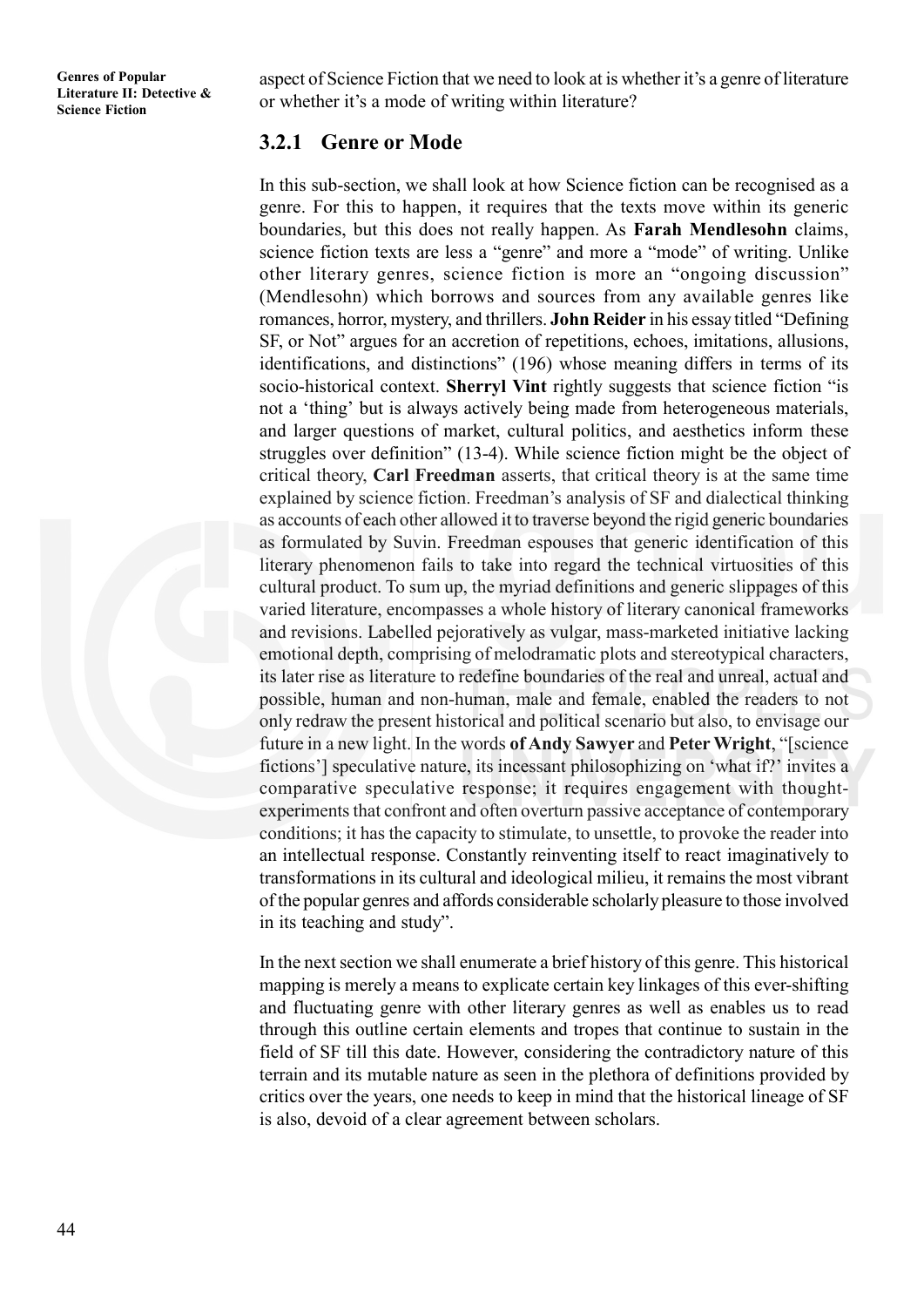# **Introduction: An Interaction: An Interaction: An Interaction: An Interaction: An Interaction: An Interaction: An**

1) How would you define science fiction? Is it a genre or one which surmounts generic understanding?

...................................................................................................................... ...................................................................................................................... ...................................................................................................................... ...................................................................................................................... ......................................................................................................................

# **3.3 A SHORT HISTORY OF SCIENCE FICTION**

**Adam Roberts** in *The History of Science Fiction* (2006) locates the beginning of science fiction in the ancient Greek novel of *travel extraordinaires*. Moving on from the instances of travel, science, and adventure woven in Greek novels, Roberts interrogates the disappearance of this mode for about two thousand years and its next major appearance in  $16<sup>th</sup>$  century Europe. His reading of this disappearance, presence, and re-emergence of science fiction leads to his assessment of this mode as the movement from Catholicism to that of the birth of Protestantism. As a "function of western Protestant culture" (x), SF grew

"as an imaginatively expansive and (crucially) *materialist* mode of literature, as opposed to the magical-fantastic, fundamentally religious mode that comes to be known as Fantasy" (x).

**Sawye**r and **Wright** add that science fiction's emergence can be seen as corollary to the rise of the utopian genre. **Thomas More**'s *Utopia* (1516), the first utopian literary text was an illustration of man's rational energies to actualise a better world. So, alongside the rise of humanism and in the wake of Reformist energies to develop scientific temperament, a new discourse of scientific rationalism took precedence. However, the birth of modern science fiction or SF proper as we know it arose out of the twin movement of industrialism and imperialism; a corollary to the rapid developments in the sphere of science and technology. **Brian W Aldiss** and **David Wingrove**'s history of SF titled *Trillion Year Spree: The History of Science Fiction* (1988) locates the origins of SF in the changing atmosphere of an Industrial revolution which led to the birth of Gothic fiction. For Aldiss and Wingrove, the genre of gothic and **Mary Shelley**'s *Frankenstein* (1818) remains the original text out of which the mode of science fiction has emerged. Shelley's *Frankenstein*, a novel showing man creating life using pseudoscientific methods has generated a whole new way of genetically modifying species, foods (Frankenstein Food), discourses related to the reproduction of artificial life. The novel has also, created new possibilities for rethinking the ethical constraints of man vis-a- vis the power to wield scientific knowledge. If the 19th century saw the indomitable rise of science and technology as influencing social, political and imperial regimes, it also, undermined social and religious certainties. Against this backdrop, one can read the importance of H G Wells scientific romances. Whether it's the *Time Machine* (1895) and/or *The War of the Worlds* (1898), Wells "provided," in the words of **Paul Kincaid**, "a vocabulary of images and devices that would set the tone for Anglophone science fiction thereafter".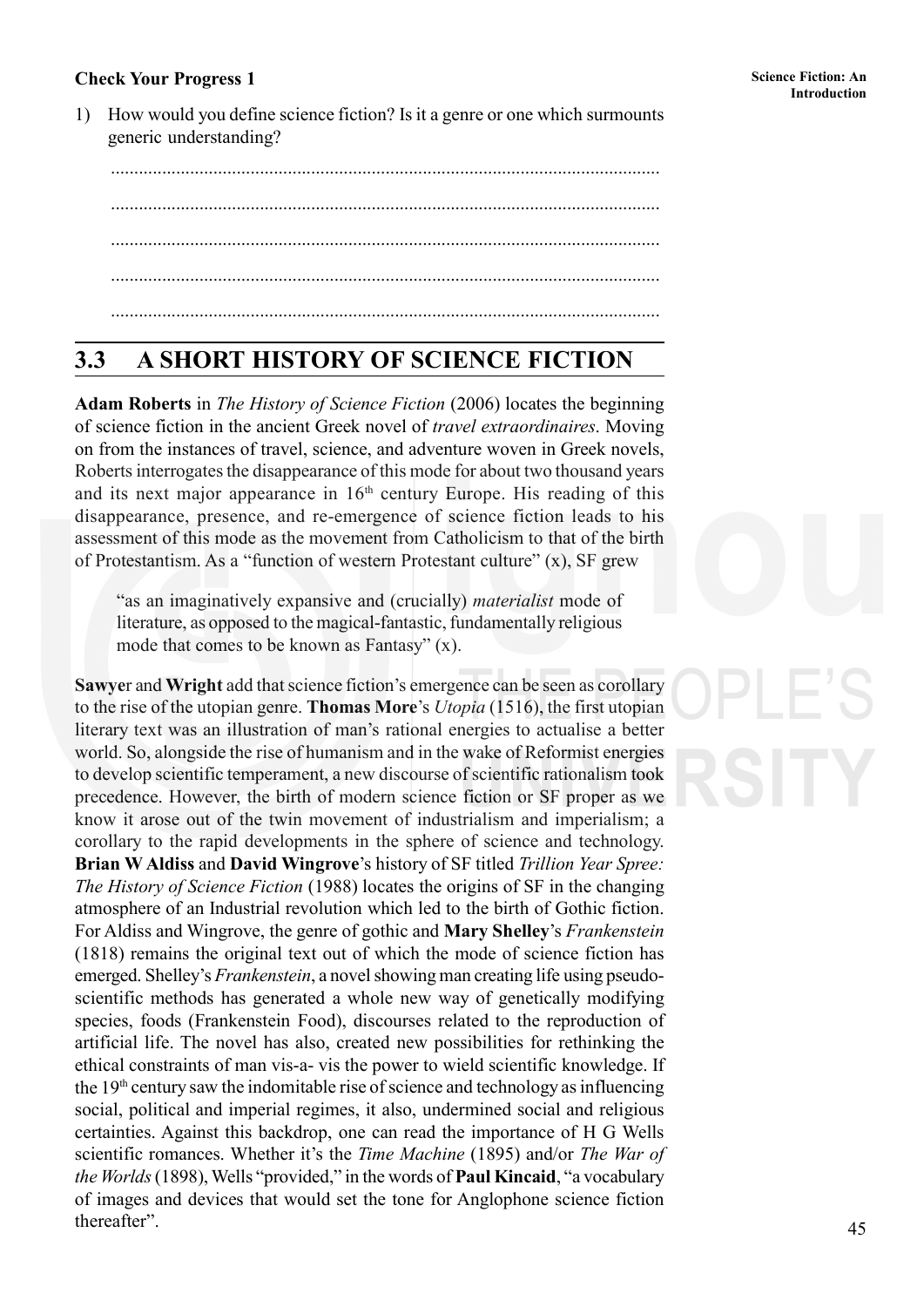**Genres of Popular Literature II: Detective & Science Fiction**

In his book *Colonialism and the Emergence of Science Fiction* (2008), **John Reider** argues that colonialism is science fiction "genre's texture, a persistent, important component of its displaced references to history, its engagement in ideological production, and its construction of the possible and the imaginable" (15). In the same vein, **Patricia Kerslake** posits that the main subject matter of SF is "the theme of empire" (191). As a product of the "techno scientific Empire" (Csicsery - Ronay Jr "Dis-Imagined" 231), this theme of science fiction makes the rise and growth of SF so significant within the Indian/African/Latin American context.

If the First and Second World Wars saw Britain losing its status as a global imperial power, America, by contrast, emerged as the new, economic world power. The period of British SF during the World Wars is one that seeks to encounter the devastating violence through catastrophes like **Aldous Huxley**'s *Brave New World* (1932) – a proto-science fiction and George Orwell's *Nineteen Eighty –Four* (1949). These texts were not science fiction as Suvin categorised it but, did build up on the tropes and themes of science and technology as it impacted our everyday life. America on the other hand, saw itself at the centre of shaping the future through its manipulation, control and surveillance of scientific and technological knowledge. And against the rapid scientific developments that led America to its super power status, **Hugo Gernsback** first started his science fiction magazine, published in cheap periodicals like *Amazing Stories,* Gernsback's' scientification' magazine related a didactic story of miraculous future technology that propels America to its global supremacy. Hugo's pulp magazines generated a huge interest among young adult male readers who comprised mainly its fandom. From these early fandoms emerged the leading science fiction practitioners like **Isaac Asimov**, **Robert Heinlein** and others who shaped and fashioned nascent genre of SF. By the 1930s, Gernsback's pulp magazines gave way to other magazines and the most dominant of them all being *Astounding Stories*. Led by its editor, **John W Campbell Jr**., the magazine was soon retitled - *Astounding Science Fiction* and it emerged as the main site for casting narratives in strict adherence to scientific laws but without losing grips over character development and moral equilibrium. The 1960's saw the re-emergence of British SF with **Michael Moorcock** as the editor of the magazine *New Worlds*. Moorcock's editorship inaugurated the New Wave SF that in conjunction with literary modernism and counterculture movement challenged the brash certainties of American science fiction. This was followed soon after by a fresh wave of experimentation in American science fiction that primarily questioned the boundaries of sexuality and desire. Both the British and American science fiction interrogated norms of patriarchal society and subverted the claims of the establishment to articulate the concerns of the underprivileged of history. If Ursula K Le Guin confronted gender hierarchies that existed in our society in *The Left Hand of Darkness* (1969); in *The Dispossessed* (1974) she questioned the problematic status of utopia itself.

Associated to this sequence of events which gave rise to modern science fiction is Adam Roberts' broad delineation of three types of science fiction: firstly, space travel science fiction (to other planets, strange new climes); secondly, time travel science fiction (both to past or to future) and thirdly, technology-oriented science fiction (a form most dominant in the  $20<sup>th</sup>$  century). Apart from these three major types, Roberts also counts the utopian form as a larger frame to many different types of SF. In accordance with these categorisations, the development of science fiction has been approached through multiple markers like Hard Science,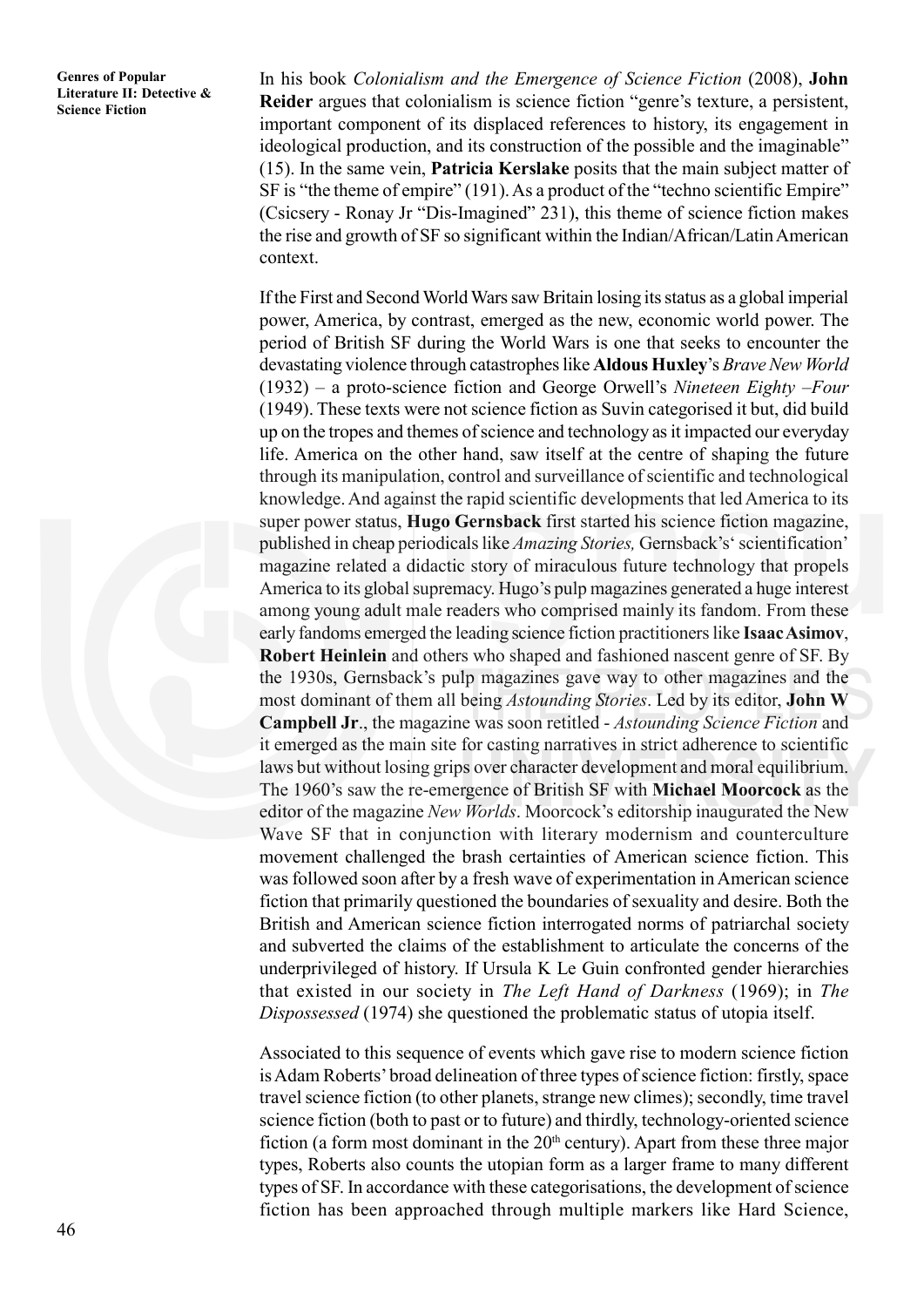**Introduction** Magazine-era SF, New Wave and Cyberpunk SF, science fiction from the 1980s Science Fiction: An to the present times. The 1980s saw a new engagement with the Hard SF of Campbell with the British new wave experimentation that resulted in vivid portrayals of technologised society. The cyberpunk novels inaugurated by **William Gibson** in *Neuromancer* (1984) were a brilliant portrayal of the digitalised world that comprises our contemporary society. By the 1990s, SF became predominantly a means to redefine our postmodern and postcolonial world of hybridity and inbetweenness that marks the liminal existence of man within the globalised world.

Over the years, the various trends and historical developments of this genre can also be understood as part of a larger design to frame the common ethos and framework of this mutable literary genre. In its rise and fall, we see the rise and fall of empires, the questioning of gender and racial attitudes, disrupting gender and sexual orientation as natural and biological in nature, in making ecological crisis as a veritable fact and thus, to change our economic policies. The historical trends of SF have also resulted in several types of SF which has mutated and proliferated in corollary with our historical and political contexts. Let us examine the typology of Science Fiction next.

# **3.4 A TYPOLOGY OF SCIENCE FICTION**

The different kinds of SF that are listed below are the most popular types of this challenging genre. However, within these types, there are several sub-types that have proliferated into a highly marketable literary artefact. The common types as much as it reflects on the changing trends within this terrain also, document the social transformations that have been wrought by the forces of technology and scientific epistemology. There are three significant types of SF – Hard SF, New Wave, Cyberpunk, and Utopian/Dystopian SF.

### **3.4.1 Hard Science Fiction**

Hard Science fictions displayed a heightened association with science and is largely concerned, as **G Hartwell** asserts with, "the emotional experience of describing and confronting what is scientifically true". The rise of science fiction as a haven for marketing and publishing gimmicks started largely during 1926- 1960, effectively denominated as Magazine-era SF. This era not only established American science fiction as the most popular and entertaining in the global science fiction publishing industry but also, as **Brian Atterbury** asserts "exerted considerable influence on SF's form and subject matter", particularly on the mediation of science to reshape humanity. The major thematic concern of Hard science fiction was to "display a heightened connection to science" (**Westfahl**) and to educate the masses on the significance of science to everyday life. The two prominent writers of this type were **Arthur C Clarke** and **Hans Clement**. The writing of hard science fiction was both clinical and clumsy and concerned majorly with scientific knowledge to travel to other spaces rather than to reflect on the immediate social reality. It should be noted that Hard SF is not to be understood in monolithic terms suggesting an oppositional stance to a Soft SF. The texts construed under Hard SF are numerous and diverse in their range and themes with only an implied emphasis on the soundness of scientific ideas. Clement's "Fireproof" (1947) deals with the possibility of the survival of fire under weightless conditions and Clarke's "Hide and Seek" (1949) is about a man outmanoeuvring a spaceship while running on the surface of a Martian Moon.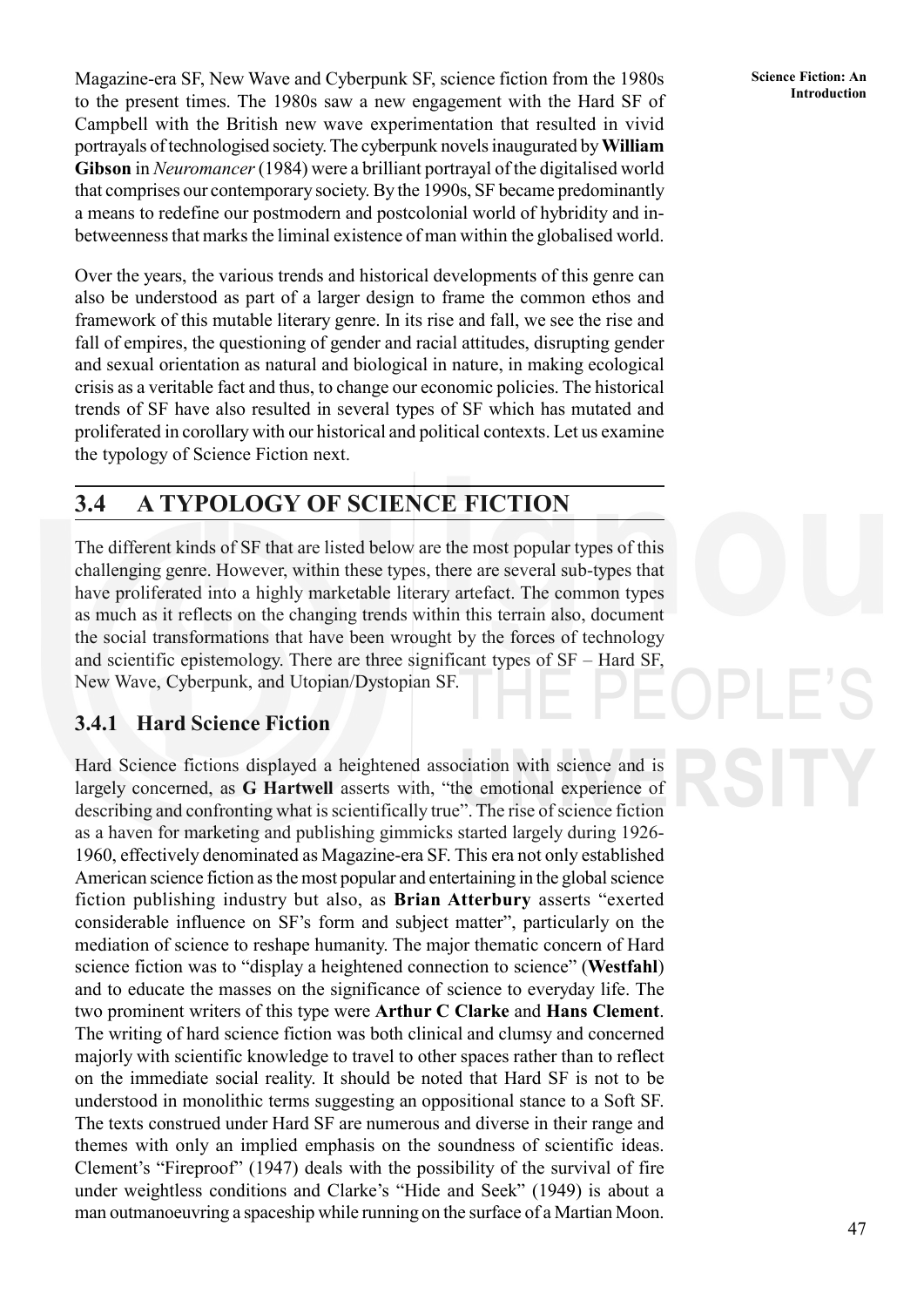This serious attention to pseudo-scientific terminologies of the day is amply encapsulated in **Heinlein**'s movie *Destination Moon* (1950), a movie helmed at the backdrop of the establishment of the US Space program. Despite its wide appeal among the masses, it was the New Wave SF that reshaped and redefined this literary genre.

#### **3.4.2 New Wave**

According to Moorcock (1979), New Wave SF with its boring and pessimistic plotlines, "ushered SF into the realms of serious literature" (qtd. in Latham: 202). Without losing its concern for scientific epistemology, New Wave SF sought to reflect on the issues most significant for modern society. Termed both elitist (**Spinrad** 1990) and as deeply connected with strands of popular culture, New Wave SF brought in a wave of experimentation and innovation for a literary product restrained by pseudo-scientific thought experiments. The writers and critics most associated with this SF (**Judith Merill**, Moorcock) questioned "the format and ideology of traditional SF plotlines" of pulp fiction and sought to move beyond the space exploration stories of Golden Age fictions (Hard SF of 1950s) "to the creation of new states of mind, new states of awareness" (Latham 2011, 117). Writers experimented with both form and content of SF and capitalised on the youth counterculture of the 1960s, anti-war activism, second wave feminism and ecological crisis; themes of alternative gender politics, rejection of the traditional white, male subject of the pulp fictions, interrogations of power networks and configurations in every form and variable of society redefined the shape of SF itself. **Ballard**'s *The Cage of Sand* (1962) sought to represent the cosmic voyagers as troubled, anti-heroes, locked up in their own inner demons rather than representing them in the manner of Hard SF as brave imperialists striding forward on the wave of science and technology. **Latham** believed that New Wave SF expanded the themes of SF and it boosted its stylistic range (in Seed, 214). In the next sub-section, we shall look at what utopia is.

#### **3.4.3 Utopia**

Utopian literature and SF are inextricably linked as Darko Suvin pointed out with its core impulse of cognitive estrangement. Defining the Utopian form as "the verbal construction of a particular quasi-human community where sociopolitical institutions, norms, and individual relationships are organized according to a more perfect principle than in the author's community, this construction based on estrangement arising out of an alternative historical hypothesis" (1979; 49). Suvin's description of Utopian genre as materialist makes it remarkably similar to later SF concerned with the "larger collective social and cultural machinery – socio political institutions, norms, and relationships – rather than individual characters or character psychology"

This creation of a new space, new world, newer environment with the help of 'novum' extrapolated from the world the reader/author inhabits alternatively serves as an analogy for the real, experiential world and connects SF with the utopian genre. Using Suvin's theory of "cognitive estrangement," Fredric Jameson explains that the utopian genre is constructed around the here and the now and thus, "defamiliarize (s) and restructure(s) our experience of our own present" (286). **Tom Moylon** in his book titled *Demand the Impossible: Science Fiction and the Utopian Imagination* (1986) draws upon Jameson's exposition on the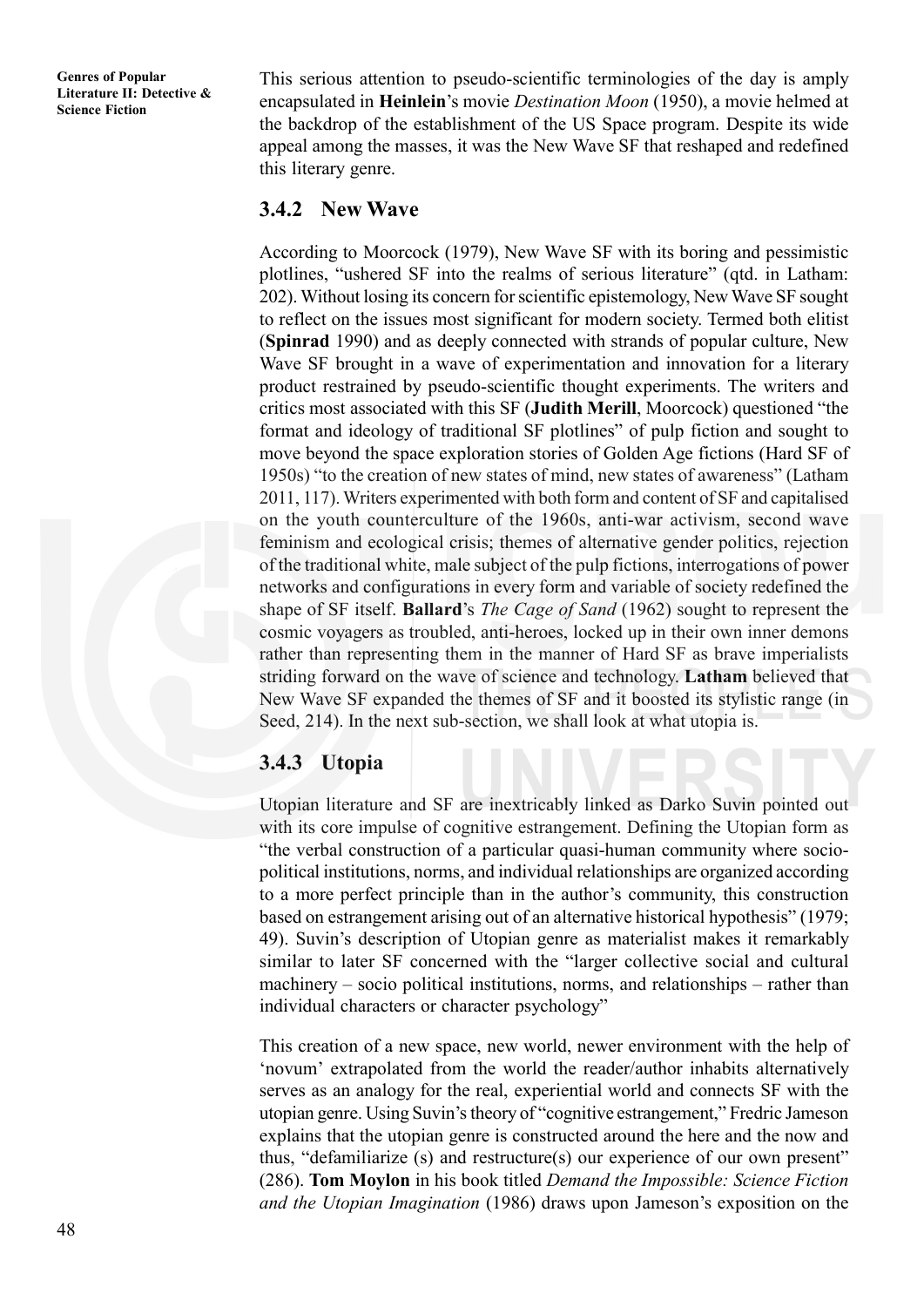connections between science fiction and utopian vision. For Moylon, utopian text "resists the closure of ideology" (18) and is oppositional to the formations and structures of ideology. Introducing the influential term of 'critical utopias', Moylon describes it as one in which the texts "reject utopia as a blueprint while preserving it as a dream" (36) wherein through the broken narrative strategies employed within the text, the ideological structures are dismantled. For Moylon, critical utopias as a textual space emerge as the key impulse "to open up a radical path to a not yet realized future" (50). Utopia informs both the structure and the theme of SF and the historical context out of which it emerges. Through its use of the notion of defamiliarization, Utopian SF makes the readers critically aware of the "problems of the reigning social order" and deconstructs the commonly accepted beliefs and conventions of the society leading it open to change and transformations (Wegner 80). Cyperpunk is a latter type of science fiction that also needs to be looked at.

## **3.4.4 Cyberpunk**

The 1980s recorded a new dimension in the field of science fiction which emerged from the sterility of its earlier subject-matter and old styles. This was the emergence of the form of 'Cyberpunk,' a term coined by **Bruce Bethke** and represented most famously in **William Gibson**'s *Neuromancer* (1984). In the words of **John Clute**, "cyberpunk did not domesticate the future. It treated the future as a god." (68) A slightly edgy artistic and cultural label, Cyberpunk is also a commercial label concerned primarily with computers and the relationship between technology and the body. **Mark Bould** suggests that Cyberpunk has spawned several versions like *cowpunk*, *steampunk*, *biopunk* and others. Derived from a combination of cyber which relates to communication networks and punk that is concerned with marginality, youthfulness, hooliganism, cyberpunk is SF that is anti-authoritarian, filled with "socially excluded, characters living in the ruins and in the shadows of multinational capital" (Bould 218). The best example of Cyberpunk is Gibson's *Neuromancer* – a fiction that cannibalises the styles of the past, in which the Eurocentric binaries of natural and artificial no longer holds value. In the words of Bould, "*Neuromancer* inaugurated the SF of multinational capital and corporate globalization, its depiction of information circulating in cyberspace a potent metaphor for the global circulation of capital" (220). Cyberpunk inaugurated a new field of thought where the tendencies of global capital and postmodern eclectic styles are registered to rupture the outmoded forms of thought and expression. Let us now look at the themes that are taken up in science fiction.

#### **Check Your Progress 2**

1) Discuss the various types of science fiction writings that have emerged within the terrain of SF.

...................................................................................................................... ...................................................................................................................... ...................................................................................................................... ...................................................................................................................... ......................................................................................................................

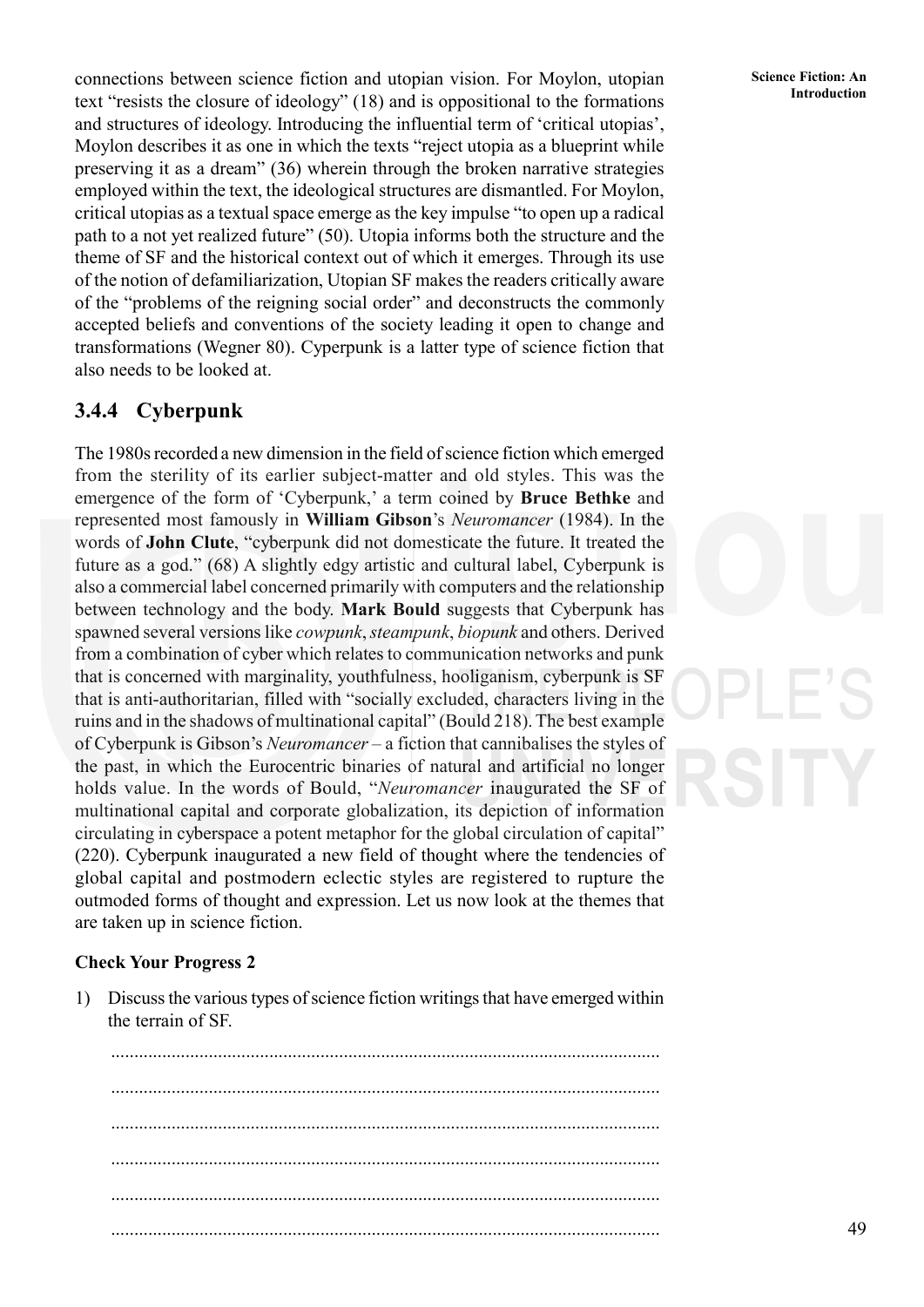# **3.5 THEMES**

We now come to the themes, debates that have greatly expanded the canon of Science Fiction. Most of these play out within the larger framework of theorisations like marxism, postmodernism, feminision, and ecologcal. Without going into the intricate details of these themes, I would like to introduce the basic concepts that have proliferated around these theoretical debates.

From the 1960s, Marxist criticism vastly influenced the writings and understanding of science fiction. Particularly, Utopian SF and its derivatives like dystopian, utopian, have flourished in its close affinities with Marxist terminologies. Concerned as Utopian SF is, with providing alternatives to current social and political regime and identifying with the possibility of change, the themes so developed in its connection with Marxism is related to a "critique of contemporary conditions or possible future outcomes of current social trends" (**Csicsery Ronay Jr**., 113). The desire to bring forth a change amidst a world filled with despair, exploitation, sexual violence, economic constraints fuels both the utopian and dystopian SF fuelled by Marxist imagination.

From its Marxist underpinnings as elaborated in Darko Suvin's classification, science fiction criticism moved towards feminist fabulation. Science fiction as a genre has typically been understood as a white, male-dominated genre. In the wake of Marxists analysis and the subtext of technological implosion, critics like **Donna Haraway** and **N Katherine Hayles** identify SF as concerned with the consequences of technology on individual lives. As Donna Haraway explains, "science fiction is generally concerned with the interpenetration of boundaries between problematic selves and unexpected others and with the exploration of possible worlds in a context structured by transnational technoscience" (300). Apart from SF criticism's newer perspectives like feminism and cybernetics, recent studies have focused on science fiction's close connection with postmodernism. If postmodernity suggests the hybridised way of being, random, chaotic nature of existence at once plural and meaningless, it has led SF terrain to refashion itself in newer ways to represent and transform reality. The postmodernist debates allowed us to understand the relationship better between science fiction and socio cultural moment (Hollinger 237). Hollinger posits that "Cyberpunk's stories about the implosions of organic nature and inorganic technology imagine processes of denaturalization in which "the human" is *literally* transformed into the posthuman" (237).

# **3.6 LET US SUM UP**

The various new theories/debates around SF reflects the growth of science fiction from its humble beginnings as adventure and escapist literature to a mode concerned with the postulation of man in relation to society. This brief overview reads science fiction from its definition, modes of reading; its social value; generic location within the literary canon; its historical mapping; kinds of SF and the themes that have been extremely popular and in fact, shaped the canon itself. So essentially what we've tried to do in this introductory unit is to try and define what science fiction is; we have examined it as a genre and traced the evolution of science fiction as a genre. We hope you now have some understanding of this genre and its various forms.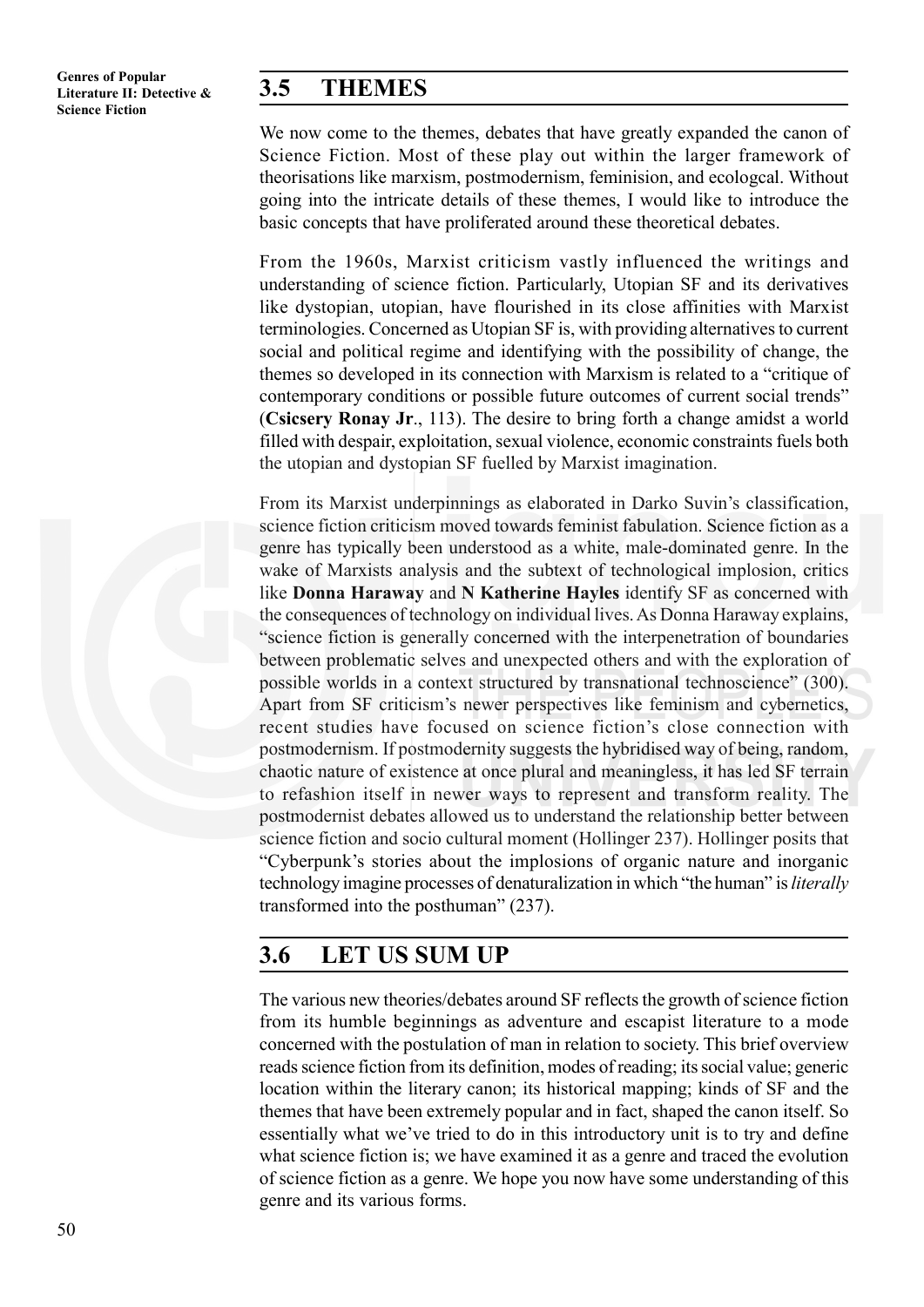# **Science Fiction: An 3.76 QUESTIONS Introduction**

- 1) Explain the literary status of science fiction and how has that led to an evolution within the field of SF itself.
- 2) Elaborate on Marxist underpinnings of SF.
- 3) Discuss Feminist fabulation and how it has reshaped the canon of SF.
- 4) Elaborate the relationship between Cyberpunk and postmodernist thought.
- 5) Discuss the origins of SF and what impact does it have on the themes of SF.

# **3.8 HINTS TO CHCEK YOUR PROGRESS**

#### **Check Your Progress 1**

1) Read sections 3.2 & 3.2.1 carefully and then write the answer in your own words.

#### **Check Your Progress 2**

1) Read sections 3.4, 3.4.1, 3.4.2, 3.4.3 & 34.4 carefully and then write the answer in your own words.

# **3.9 SUGGESTED READINGS & REFERENCES**

Aldiss, Brian W. and David Wingrove. *Billion Year Spree: The History of Science Fiction*. London: Weidenfeld and Nicholson, 1973.

— . *Trillion Year Spree: The History of Science Fiction*. London: Paldin-Grafton Books, 1988.

Bould, Mark. "Cyberpunk." Ed. Seed. 217-231.

Bould, Mark and China Mieville, eds. *Red Planets: Marxism and Science Fiction*. Middletown, U of Wesleyan P, 2009.

Broderick, Damien. *Reading by Starlight: Postmodern Science Fiction*. London: Routledge, 1995.

Clute, John and Peter Nicholls, eds. *The Encyclopedia of Science Fiction*. London: Orbit, 1993.

Csicsery-Ronay, Istvan Jr. "Marxist Theory and Science Fiction." Ed. Mendlesohn and James. 113-124.

— . "Science Fiction/Criticism." Ed. Seed 43-59.

Disch, Thomas M. *The Dreams Our Stuff isMadeOf: How Science Fiction Conquered the World*. New York: Free Press, 1998*.*

Freedman, Carl. *Critical Theory and Science Fiction.* Hanover: Wesleyan UP, 2000. Print.

Gibson, William. *Neuromancer*. London: HarperCollins, 1993.

Haraway, Donna J. "The Promises of Monsters: A Regenerative Politics for Inappropriated Others. "*Cultural Studies.*Ed.Lawrence Grossberg, Cary Nelson and Paula Treichler. New York: Routledge, 1992. 295–337.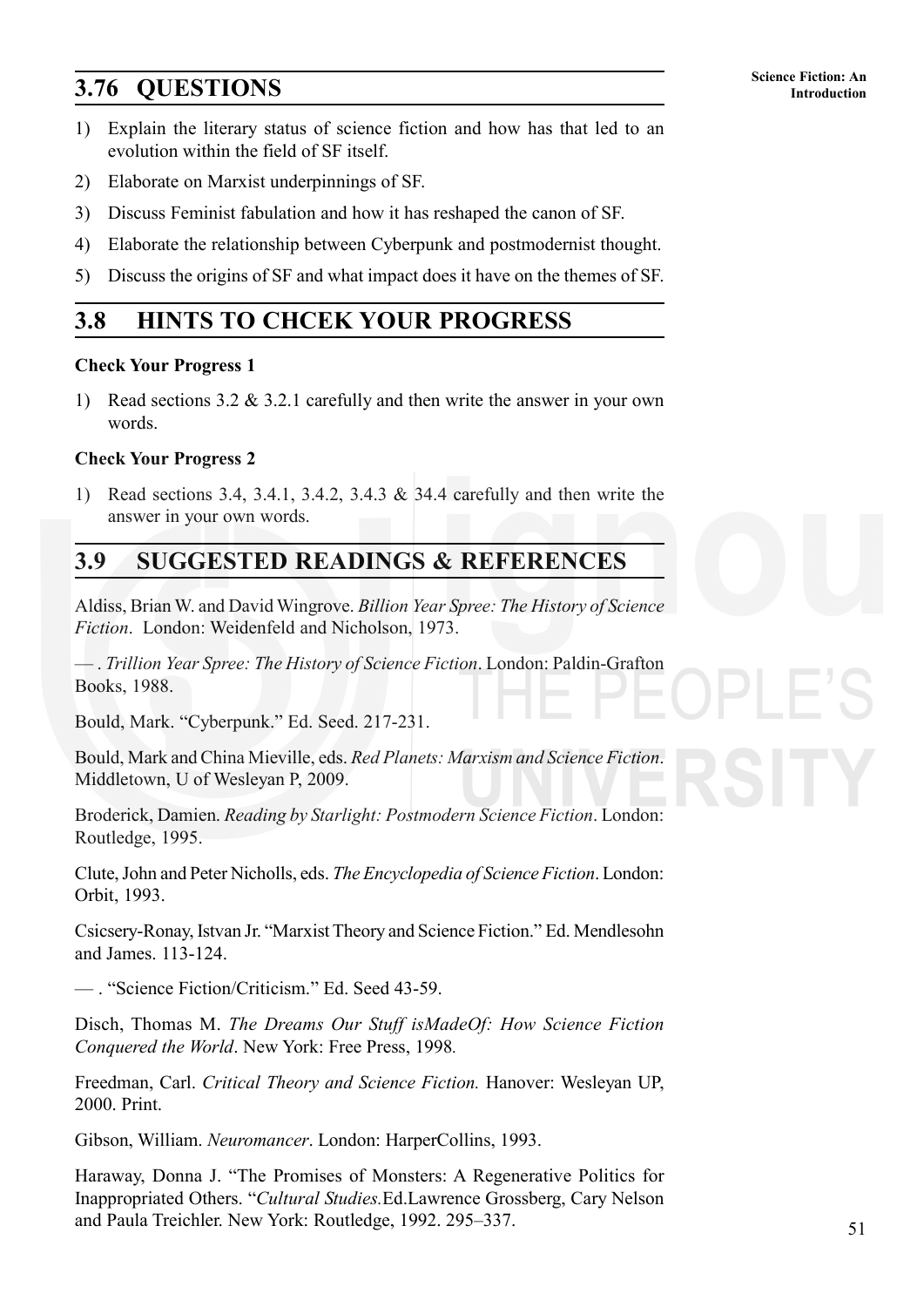**Genres of Popular Literature II: Detective & Science Fiction**

Hartwell, David G. (1994) "Hard Science Fiction." *The Ascent of Wonder: The Evolution of Hard Science Fiction*. Ed. Hartwell and Kathryn Cramer. New York: TOR Books, 30–40.

Hayles, N. Katherine. *How We Became Posthuman: Virtual Bodies in Cybernetics, Literature and Informatics.* Chicago: U of Chicago P, 1999.

Hollinger, Veronica. "Science Fiction and Postmodernism." Ed. Seed. 232-247.

Jackson, Rosemary. *Fantasy: The Literature of Subversion*. London: Routledge, 1981.

James, Edward and Farah Medlesohn, eds. *The Cambridge Companion to Science Fiction*. Cambridge: Cambridge UP, 2003.

Jameson, Fredric. *Archaeologies of the Future: The Desire Called Utopia and Other Science*

*Fictions*. London: Verso, 2005.

Kerslake, Patricia. *Science Fiction and Empire*. Liverpool: Liverpool UP, 2007. Print.

Latham, Rob. "The New Wave." Ed. Seed 202-16.

Le Guin, Ursula. "Myth and Archetype in Science Fiction." *The Language of the Night: Essays on Fantasy and Science Fiction*. Ed. Susan Wood and Ursula K Le Guin. London: Women's Press, 1989.

Luckhurst, Roger. "The Many Deaths of Science Fiction: A Polemic." *Science Fiction Studies* 21.1 (1994): 35-50. *JSTOR*. Web. 2 Sept. 2016.

Malmgren, Carl D. *Worlds Apart: Narratology of Science Fiction*. Bloomington: Indiana UP, 1991.

Mendlesohn, Farah. "Reading Science Fiction." Introduction. James and Medlesohn 1-12.

Moylon, Tom. *Demand the Impossible: Science Fiction and The Utopian Imagination*. New York: Methuen, 1986.

Reider, John. *Colonialism and the Emergence of Science Fiction*. Middletown: Wesleyan UP, 2008.

— . "On Defining SF, or Not: Genre Theory, SF, and History." *Science Fiction Studies* 37.2 (2010): 191-209. *JSTOR*. Web. 2 Sept. 2016.

Roberts, Adam. *The History of Science Fiction*. Hampshire: Palgrave Macmillan, 2006. Print. Palgrave Histories of Literature.

Russ, Joanna. "Towards an Aesthetic of Science Fiction." *Science fiction Studies* 2.2 (1975): 112-19. *JSTOR*. Web. 24 Aug. 2015.

Sawyer, Andy and Peter Wright, eds. Teaching Science Fiction. London: Palgrave Macmillan, 2011.

Scholes, Robert and Eric S. Rabkin, *Science Fiction: History, Science, Vision* (London: Oxford University Press, 1977), p. vii.